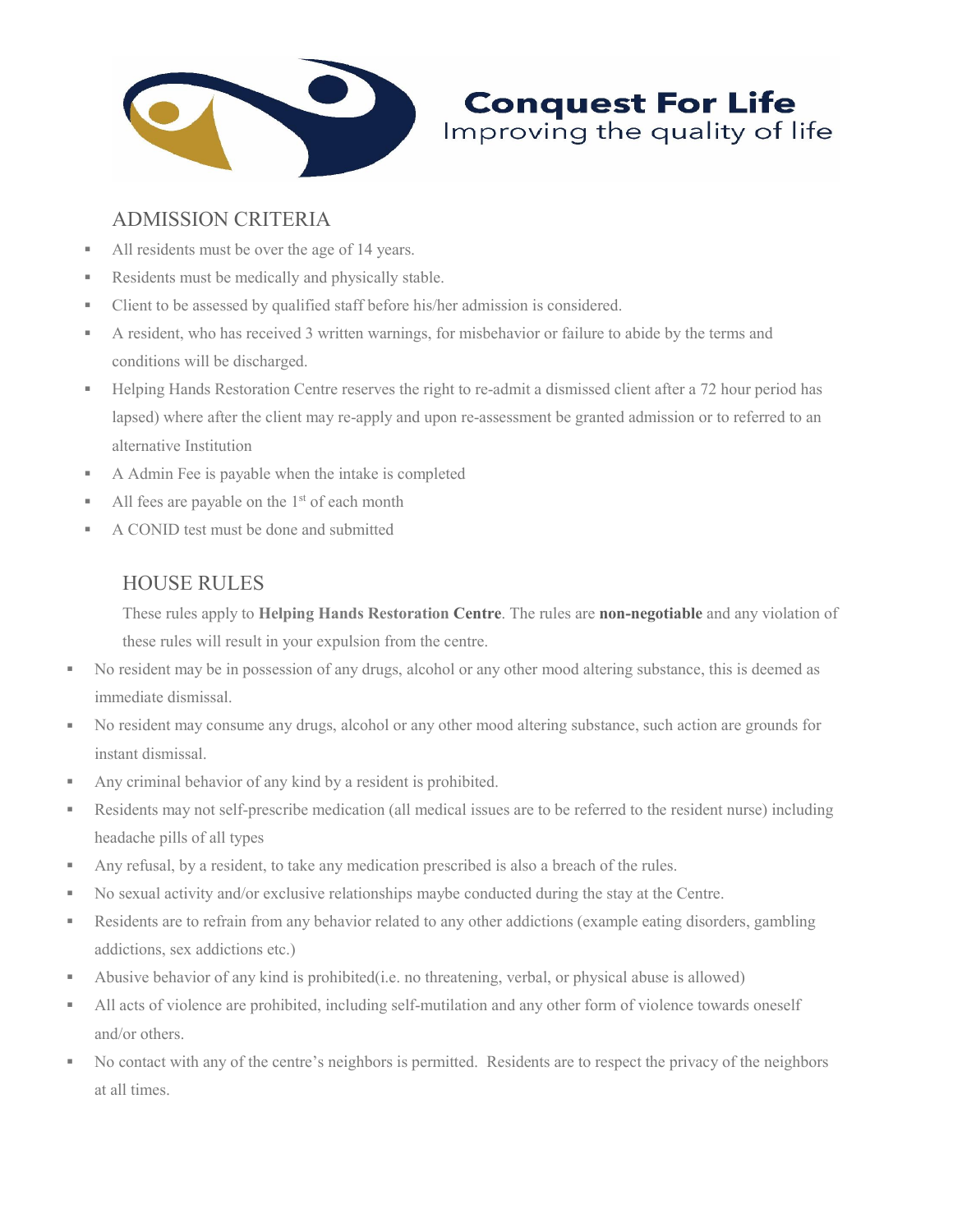

# ACCOUNTABILITY OF RESIDENTS

- From Monday to Friday all residents are to be out of bed by 06h00 on weekdays and 07h30 on weekends.
- Lights off at 21h00 pm Weekdays and 22h00 pm weekends
- The attendance of all group and individual sessions held at the Centre are mandatory. If a resident has a valid reason for missing a group or session he/she will be required to request permission from the management before the morning staff meeting.

**Conquest For Life**<br>Improving the quality of life

- If All residents are expected to attend all meal times at the Centre unless permission is obtained and reason acceptable.
- A resident may only leave the house if he is supervised by a staff member.
- All residents will respect curfew time of 10h30 pm from Sunday to Thursday and 23H00 on Friday and Saturday night
- The staff of the Centre may request drug testing of a client for any suspicious activity. Random testing will occur.
- Daily requests to be completed by residents and submitted to the Staff nurse before 08h45 to be discussed at Staff meeting each and every morning for approval or amendment by the therapeutic team who discuss / approve requests.
- Residents will be required to adhere to their plans which may only change under exceptional and uncontrollable circumstances.
- Any change must be reported to the appointed counsellor or Centre's Management.

## MONETARY & RELATED ISSUES

- All money, bank cards, credit card and other instruments of payment are to be handed in to the Centre's Management upon admission.
- Residents may not lend, borrow or exchange money amongst themselves.
- The professional services of residents may not be utilized or employed by other residents.
- Residents are required to be familiar with the contents of the financial agreement.

## MEDICAL & RELATED ISSUES

- On Admission Client will be requested to provide a R300 Deposit which will cover detoxification medication should it be required or prescribed by the doctor.
- No prescribed medication, vitamins or medication of any kind may be in the possession of residents. All such items must be handed in to the office for safekeeping upon admission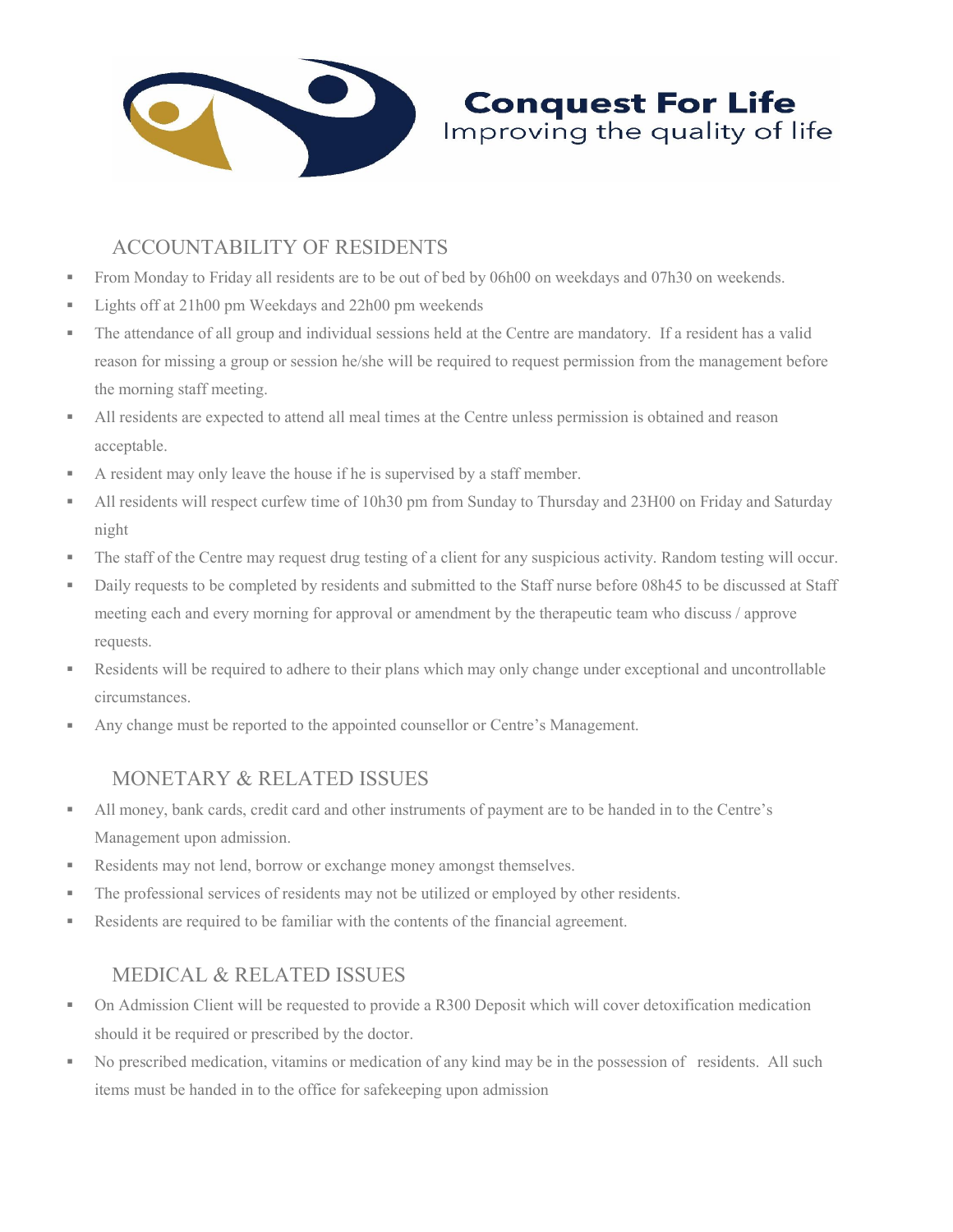

- It is the responsibility of a resident to present themselves at the given times to receive medication.
- The Centre reserves the right to recommend that a client consults with a psychiatrist, GP or any other professional "excluding the in-house counselling psychologist". The expenses for these consultations fall outside of the Centre's treatment fees.

**Conquest For Life** Improving the quality of life

## SAFETY & SECURITY

Residents will be required to take every reasonable precaution to ensure the safety of the Centre and its residents. These include:

- **Ensuring that the house is locked and all windows are closed before going to bed.**
- Ensuring that the duties of the House Leader are fulfilled when you are assigned a task.

## GENERAL RULE WHEN LIVING TOGETHER

These are rules which set out how we all live together in the house and govern the standards of acceptable behavior and hygiene. They are necessary to ensure that the house is safe and comfortable to all clients.

It is important that you confront each other on the state in which the house is left. (This means that if there are messes in one of the rooms try to find out who made it and ask them to clean up). This would assist in your housemate's therapeutic process and will ensure that the house is kept neat and clean.

Any contravention of these rules will result in specific consequences (for example you may be required to do certain duties or be exempt of certain privileges), and may further result in verbal warnings or written warnings leading to expulsion.

#### HOUSE LEADER

1. The house leader will be appointed weekly by the Centre's management.

2. All residents are required to cooperate with the house leader. Should you not cooperate you will be referred to house management.

#### DINING ROOM

- Kitchen is off limits outside of meal and snack times.
- After making tea, ensure that all teaspoons and cups are placed in the cutlery tray and NOT left lying around.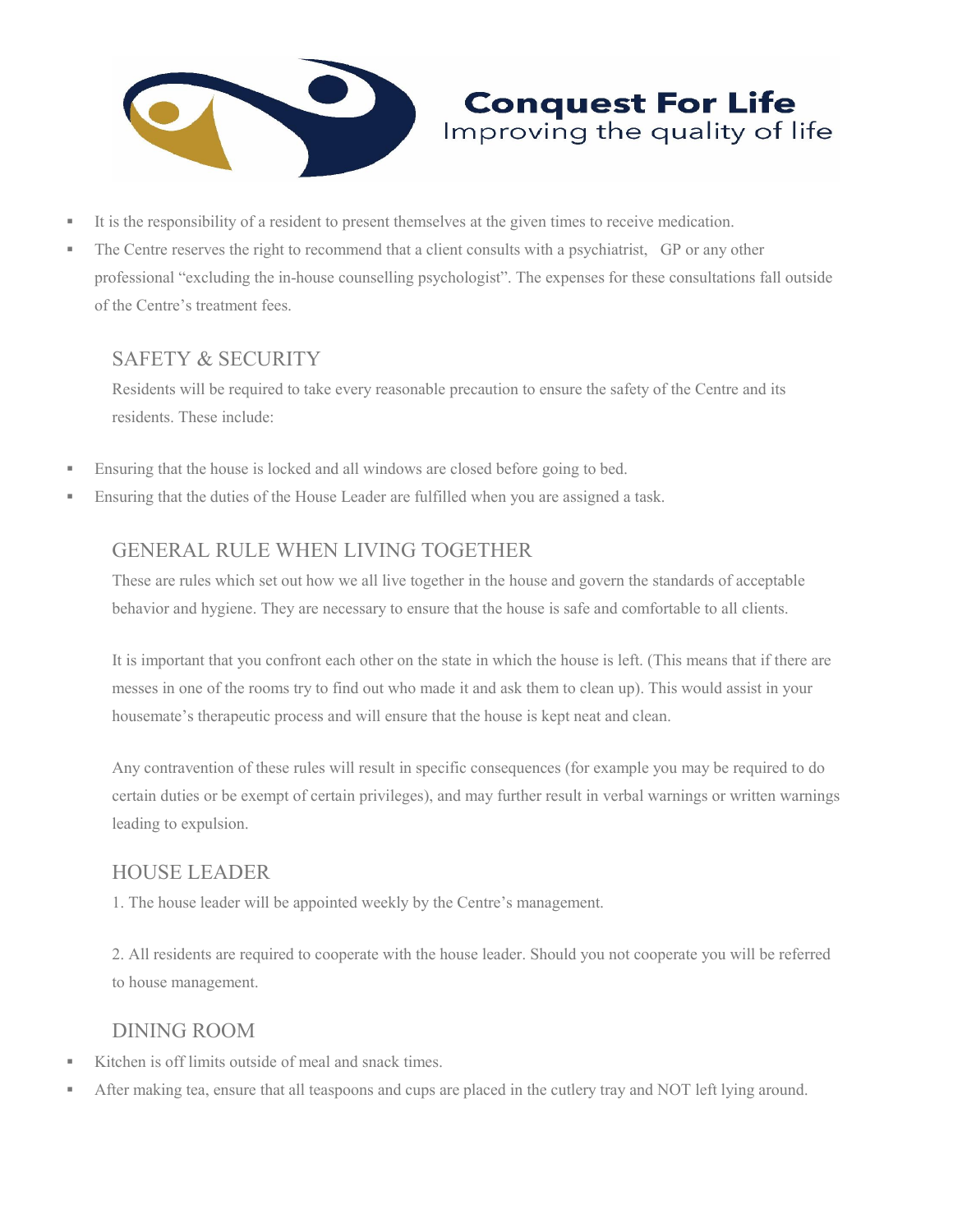

- Should the rubbish bin be full, remove the full bag and replace the bin bag.
- Residents will keep the dining area clean at all times

## LOUNGE AREA

It is the duty of the last person leaving the lounge at night to tidy up.

## BATHROOM

- **Ensure that the bath tub is washed after you have taken a bath.**
- Make use of towels or mats to ensure that no water is left on the floor after bathing or showering.

**Conquest For Life** Improving the quality of life

- **Personal toiletries should not be left in communal bathrooms.**
- **Ensure that the bathroom is clean and tidy prior to leaving same.**

## BEDROOMS

- No males are permitted in the female bedrooms and no female are permitted in the male bedrooms.
- No visitors are permitted in bedrooms.
- **Ensure that your bed is made prior to leaving the bedroom in the morning.**
- Respect your roommates do not leave your belongings on the floor, do not make a noise while others are attempting to sleep.
- Residents must strip their beds on a Monday morning and leave their linen next to the linen bin to be washed.
- No television after curfew.
- No music may be played loudly or after curfew.
- The Staff of the Centre has the right to inspect bedrooms at any time and may also require residents to open cupboards or personal belongings to show them the contents.

#### VISITORS

- Visiting hours are only Saturday and Sunday afternoons from 14:00 to 16:00
- Any visitor must report to the house manager on duty upon arrival.
- Visitors may only call at the Centre during the times set out for visitation.
- Each resident is only allowed 4 visitors at any one time.
- **Visitors may not stay overnight.**
- Visitors must adhere to the curfew times set out by Treatment Centre.
- Any resident of the Centre may request that a visitor leave for whatsoever reason.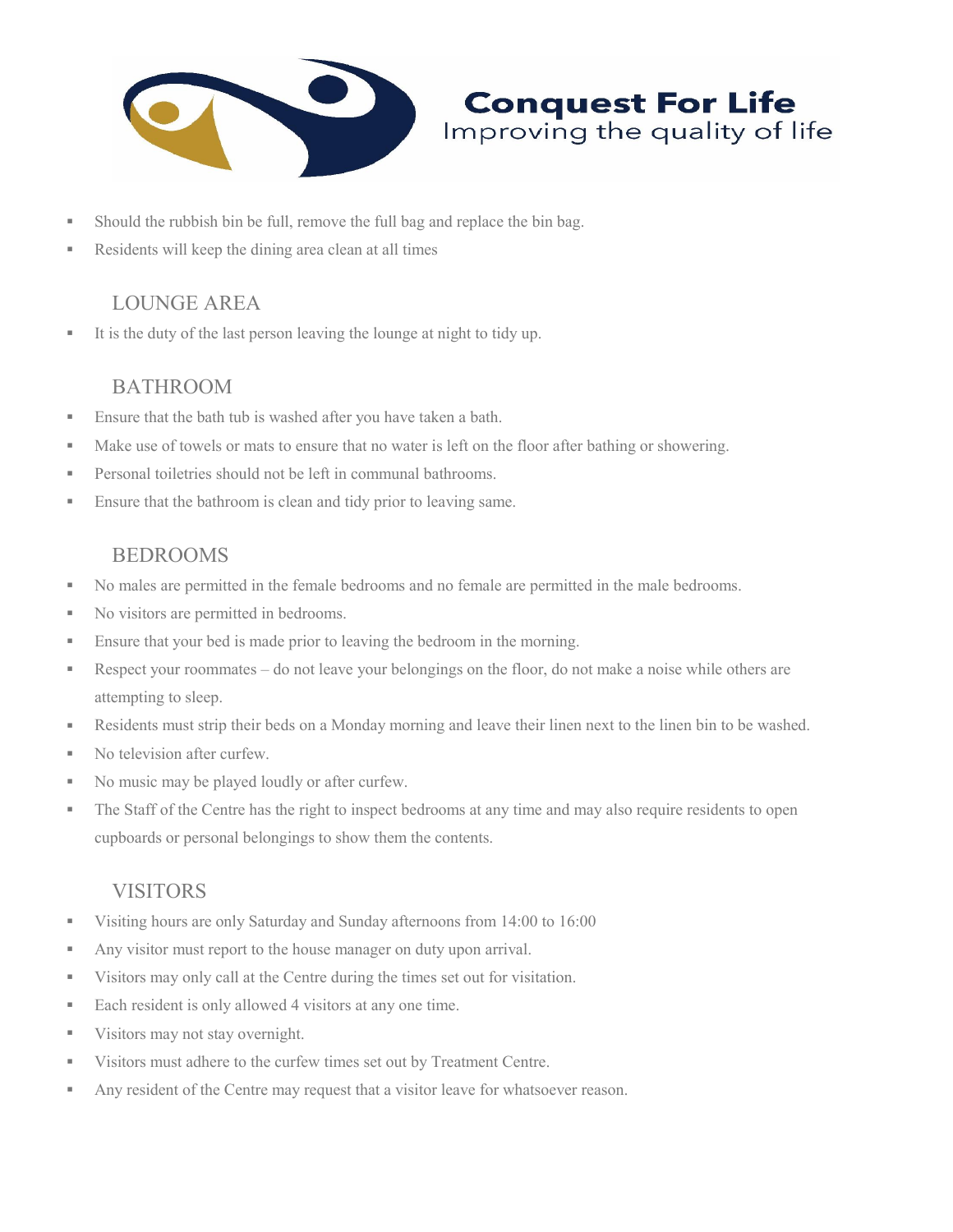

Resident may refuse to see visitor or that a visitor be banned, this must be brought to house management for a discussion.

**Conquest For Life**<br>Improving the quality of life

- The resident being visited is responsible for cleaning up after his/her visitors. General
- All house chores assigned to a resident are required to be completed.
- Residents are not permitted to put up any pictures or poster on the walls, personal photographs may be displayed on bedside table.
- If All residents are required to be fully dressed by the time the morning breakfast sessions start.
- The centre is a non-smoking facility. Residents are only permitted to smoke within the outside designated smoking zone.
- The Centre assumes no responsibility for the safety of resident's personal property or possessions kept in the safe on the premises.
- The Centre and staff do not accept any liability for any injury or loss incurred by residents during their stay in the house.
- Residents are responsible for the safety of their possessions during their stay at Centre and indemnify the centre against any damage or loss, direct or indirect.
- The Centre reserves the right to change these rules with immediate effect at its sole discretion. Social ethics
- Honesty- do not purposefully mislead or take advantage of the trust of others.
- Respect respect yourself and others.
- Courtesy show support and be courteous towards others.
- Responsibility actively participate by sharing and confronting issues as they arise with yourself and others.
- Confidentiality/Anonymity any matters discussed in a group are not to be discussed outside of that group. Matters arising in and around Centre are not to be discussed with anybody who is not currently a resident of the house (this includes anybody in a fellowship, aftercare meetings, family members, spouses, partners of any sponsors as well as anybody else)

#### IMPORTANT THINGS TO KNOW

Fees include the following:

- Individual counseling, group therapy  $&$  group lectures
- Recovery based literature (client to keep)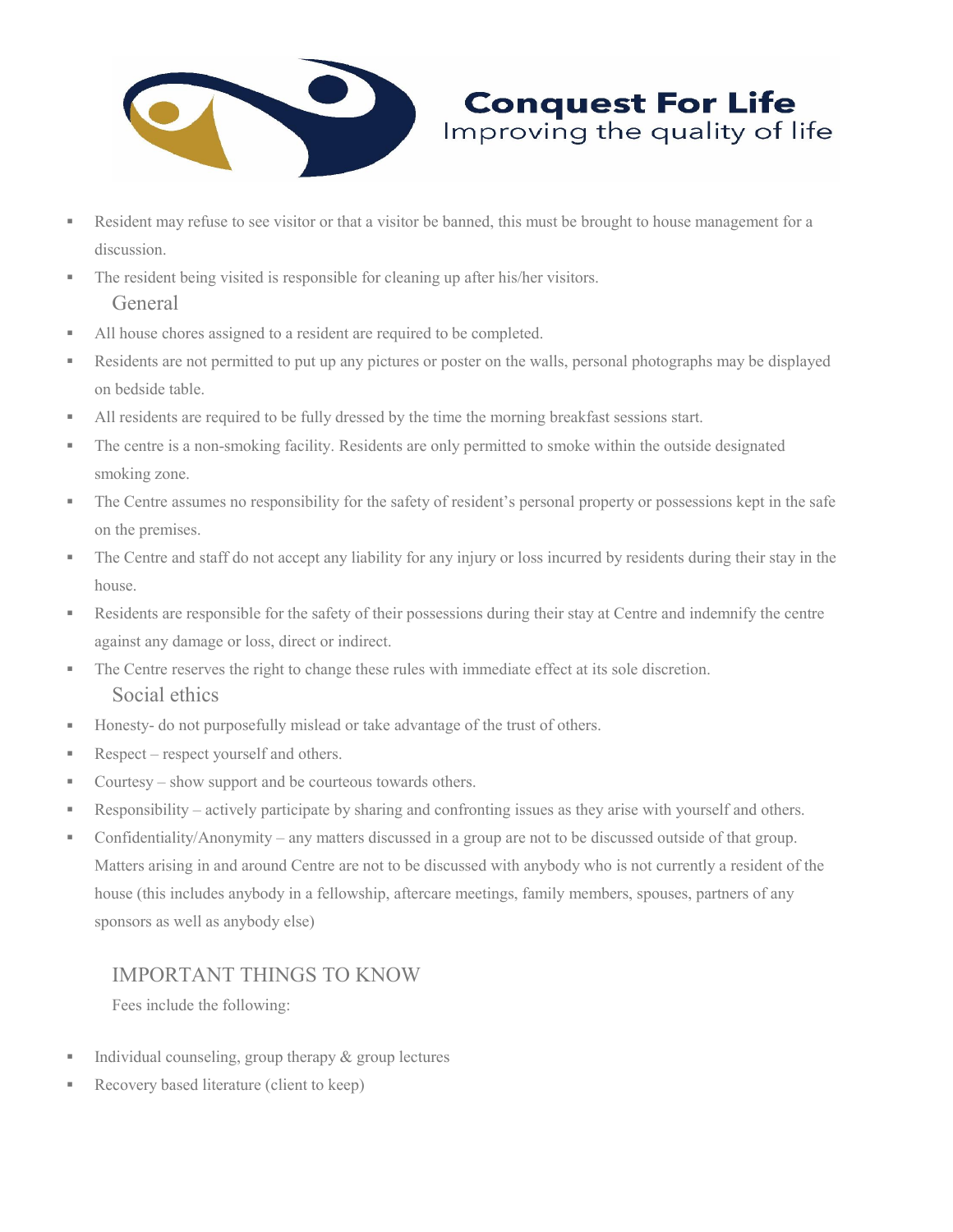

#### Administration costs and all stationary

- Nurse & Social Worker access
- **Personal laundry on a weekly basis**

#### Fees exclude the following:

 Detoxification medication, medical fees, doctors, dental, chemist, ophthalmology and any expenses deemed necessary by client and Treatment Staff.

**Conquest For Life** Improving the quality of life

#### Pocket money / Miscellaneous funds:

- Pocket money will be required for snacks  $\&$  soft drinks if required, cigarettes, personal toiletries, curios from recreational outings and other personal expenses.
- Sufficient money must be available for the client at all times to cover client's personal expenses. Treatment Centre will not cover bills nor provide cash loans / advances. Refunds:
- Step Away Treatment Centre reserves the right to apply a NO REFUND Policy. However, pro rata refunds may be made in certain circumstances at the discretion of the Centre's Management Team. Personal belongings:
- Identity book, passports, wallets  $&$  money and other personal documentation will be keep for safe keeping in the Administration office safe throughout the duration of the clients stay. All other personal belongings are to be kept in the client's room at their own risk. Cell phones are not permitted.
- Belongings left behind by client after departure will be held for 4 weeks. The property / item must be collected or posted (client's expense) within those 4 weeks, if not requested or collected the item / items will be donated to charity.

#### Visitation and Outside Contact:

Clients have the right to maintain contact with and receive visits from their families, friends and other persons (e.g. teachers, employers, legal counsel and religious leaders). A documented, enforceable code of conduct for all visitors to the centre is clearly displayed.

Notes and examples: Visiting hours are only Saturday and Sunday afternoons from 14:00 to 16:00. The right to contact should be balanced with the need for patient/client safety and recovery and the need to maintain a drug-free environment.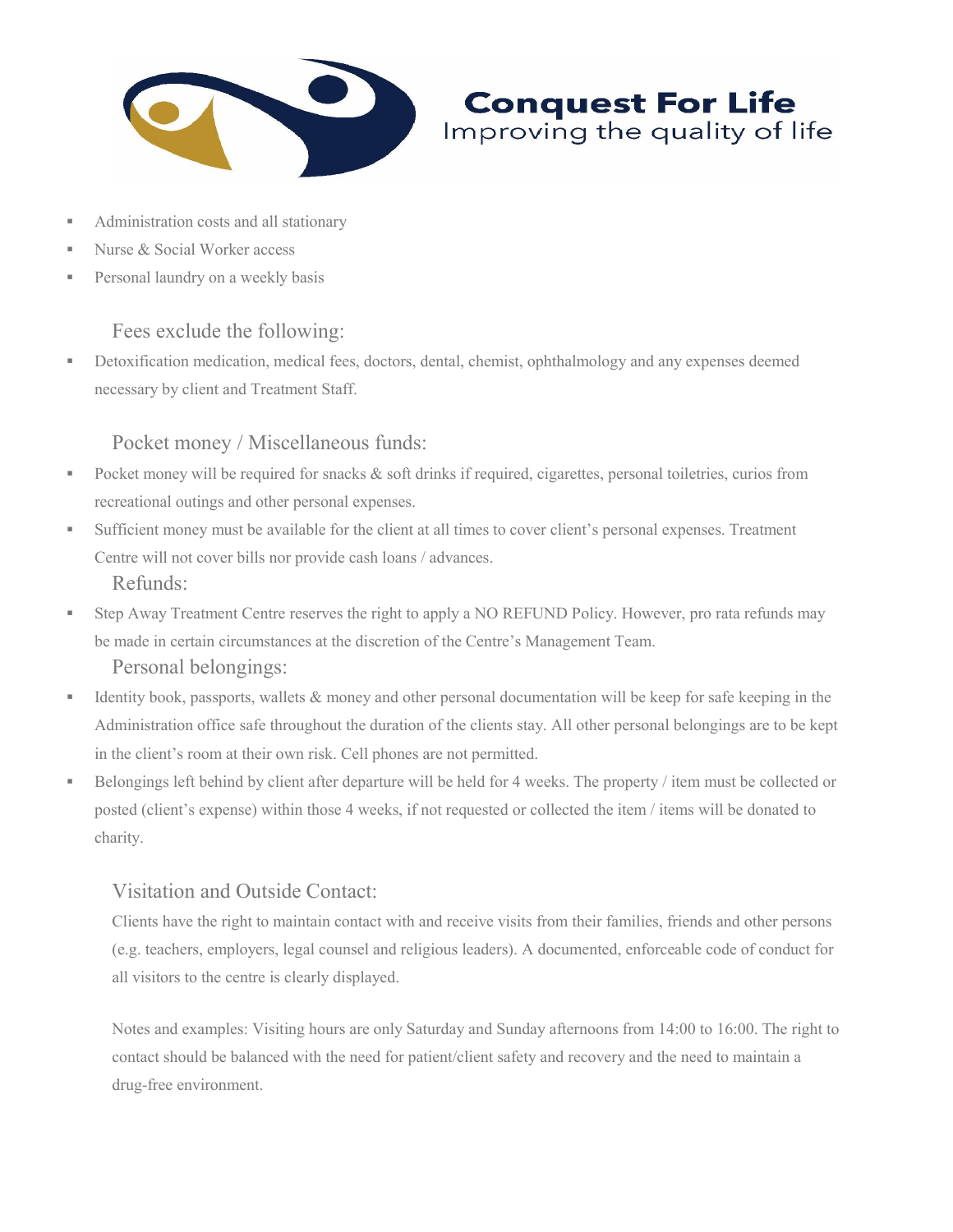

Reasonable steps may be taken, however, to ensure that visitors are NOT carriers of psychoactive substances into the centre (e.g. by searching parcels and gifts) and do not violate the documented behavioral rules and expectations of the centre (e.g. high noise levels or abusive behavior).

**Conquest For Life** Improving the quality of life

The centre reserves the right to ask such visitors to leave the centre or, if they are involved in illegal or dangerous activity, to report this and seek assistance from the local police. Contact and visits to patients/clients cannot be denied or used as a form of punishment.

Leave of absence procedure:

Clients will not be permitted out unsupervised within the 21–day programme.

However clients may be given special permission, "leave of absence" away from the programme in the following cases;

- **Family bereavement.**
- Family emergency (illness).
- **Medical emergency.**
- **Family crisis.**
- Other events or situations that may affect the patient in such a manner that their recovery would be compromised if not attended to within the period of rehabilitation and may not be attended to by someone else.
- **Legal** issues.

The following process must be adhered to: Reason and conditions of application for leave of absence must be presented by the relevant client's counsellor who he/she has been assigned to. This application is then brought before the Treatment Team and Centre Management.

The decision is based on period needed, circumstances and who will accompany the client throughout the period spent outside of the Treatment Centre The family or next of kin agreeing to be responsible with assisting the client will sign the client out when the client is released and in their care, alternatively the client may be released in his/her own care in agreed conditions and circumstances.

An agreement contract to be drawn up regarding clients departure and return dates of clients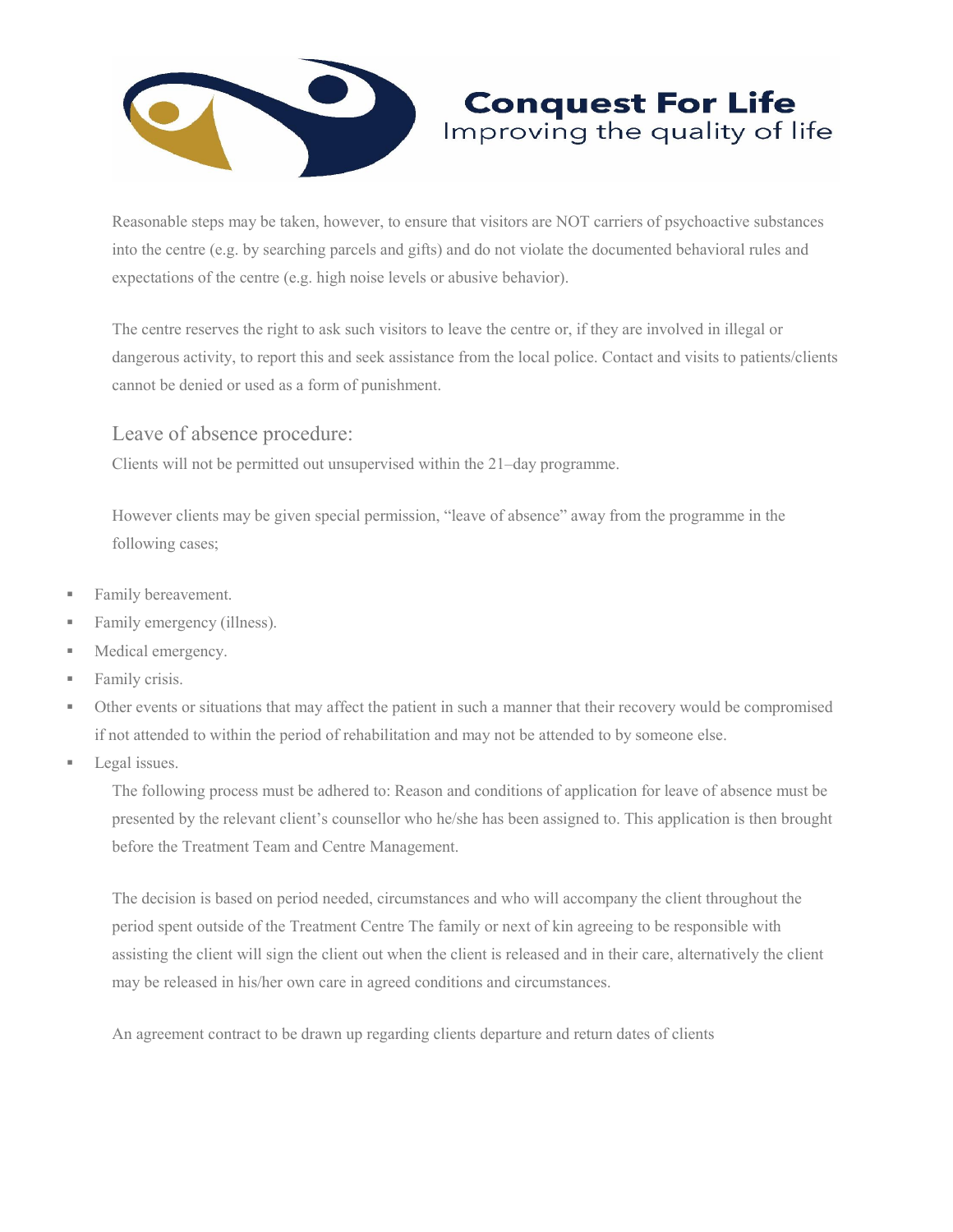

## HOUSE RULES:

The following rules must be STRICTLY adhered to while participating in the Step Away Treatment Centre drug-alcohol-treatment-program.

**Conquest For Life**<br>Improving the quality of life

- Attend all sessions, unless otherwise excused.
- Be on time for all scheduled classes, appointments, and groups.
- **Participate in all group activities, including support group.**
- Adhere to the smoking policy on your premises.
- Not be in the possession of a cell phone... If I do not follow these rules and expectations, I understand I may be discharged from the Treatment Centre.
- Other reasons I may be discharged from Treatment Centre include:
	- a. Leaving the program AMA (Against Medical Advice).
	- b. Leaving for medical or psychiatric hospitalization.
	- c. Positive drug or alcohol UAs during treatment.
	- d. Violent/Aggressive behaviour or verbal threats made toward other clients or staff members.
	- e. Possession of alcohol, drugs or similar paraphernalia on Centre premises.

f. Failure to attend three or more scheduled treatment dates without absences approved by the Treatment Centre staff.

g. Lack of progress in the program.

## Maintain "confidentiality" about other clients during treatment.

The program shall establish written rules to protect the health, safety, and welfare of all clients. The consequences for violating program rules shall be defined in writing and shall include clear identification of violations that may result in discharge.